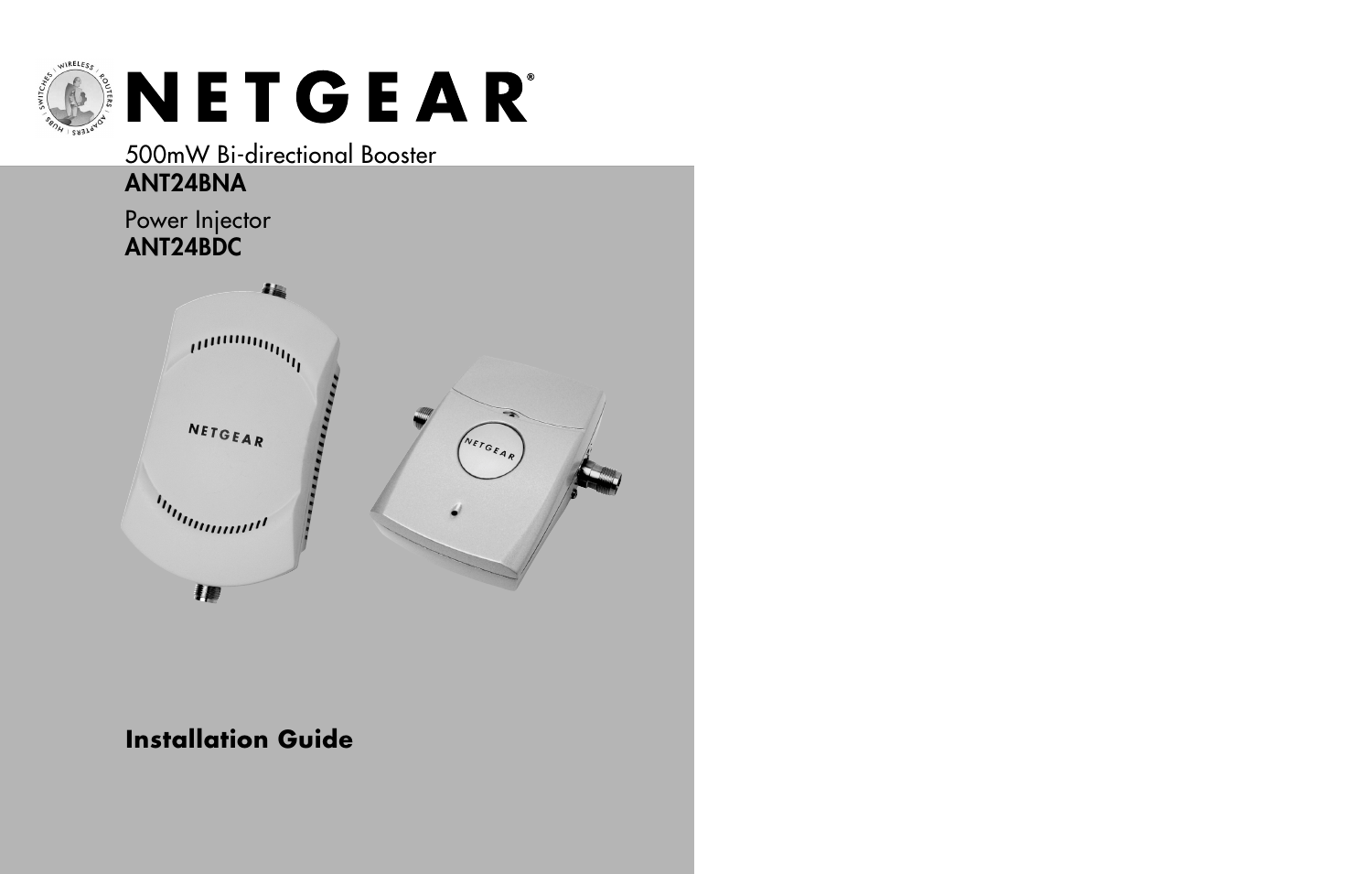# **Introduction**

This section introduces the NETGEAR ANT24BNA 500 mW Bi-directional Booster and the NETGEAR ANT24BDC 6 VDC, 1.5A Power Injector and related components.

The 500-milliwatt bi-directional power booster for the NETGEAR ME103 802.11b ProSafe Wireless Access Point increases the transmission signal from an average 50 mW to 500 mW and amplifies the signal by 10 dB (10 times) in receive mode. Use this when you want to maintain a single access point device to cover a larger area.

The ANT24BDC enables locating an antenna and a NETGEAR ANT24BNA booster more than 30 feet away from the wireless unit in a remote area where electrical power is not available. DC power is supplied to the booster through the antenna cable by means of the power injector. This eliminates the need to install extra wires. Moreover, unlike power over Ethernet devices, this configuration never needs to be reset.

The booster and power injector are part of a wireless system, including the access point, cables and antennas. According to FCC regulations, the booster can only be used with the wireless access point that is provided with it. Check http://www.NETGEAR.com/go/antennas\_fcc for a list of approved devices.



# **500 mW Booster Package Contents**

The package should contain

- NETGEAR 500mW Bi-directional Booster for 802.11b ANT24BNA
- NETGEAR PWR-10015-01 DC power adapter
- Ceiling/wall mount bracket and hardware
- Installation guide
- Warranty card
- Support information card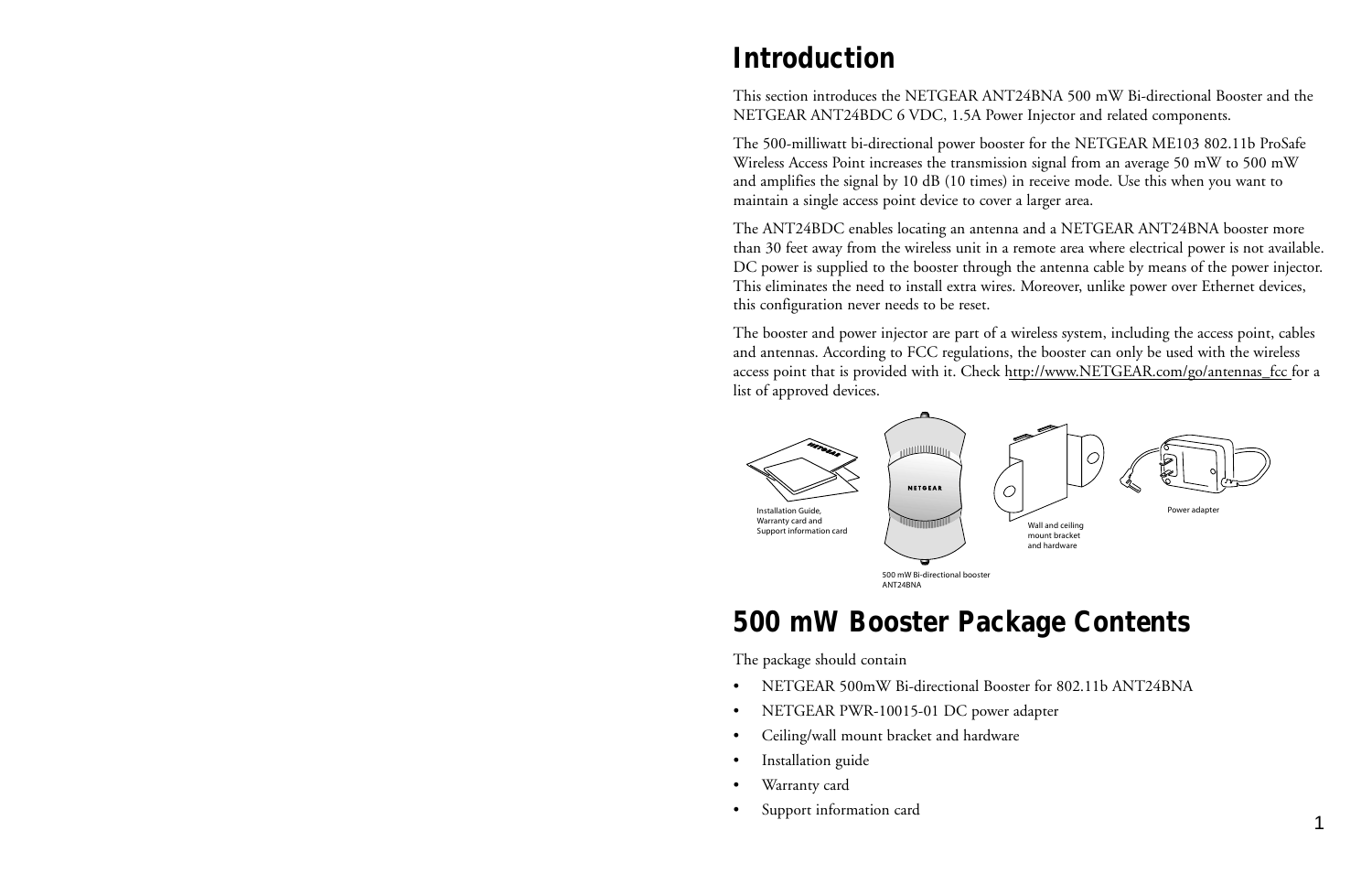# **Power Injector Package Contents**



### The package should contain

- NETGEAR 6 VDC 1.5A Power Injector ANT24BDC for bi-directional booster ANT24BNA
- Installation Guide
- Warranty card
- Support information card

If any of the parts are incorrect, missing, or damaged, contact your NETGEAR dealer. Keep the carton, including the original packing materials, in case you need to return the product for repair.

**NOTE:** To obtain optimal results in extending wireless range with antenna installations, it is recommended that a qualified professional installer service is consulted for site survey and proper installation.

## **Placement and Other Important Considerations**

Observe the following guidelines when configuring your Booster for 802.11b. In order to comply with FCC regulations you must use NETGEAR antenna cables (ACC-10314-01, 02, 03 or 04) with these products. These antenna cables are low loss and are ideally suited for the NETGEAR booster, power injector and antennas. Performance (range) can be drastically reduced if longer or higher loss antenna cables are used.

- Place the ANT24BNA booster as close as possible to the antenna with a short NETGEAR antenna cable. The shortest FCC approved antenna cable is the NETGEAR 1.5 m (ACC-10314-01) cable.
- Place the longer NETGEAR cable (up to 10 meters) between the ANT24BNA booster and the access point. The overall performance will decrease if the length exceeds 10m.
- If you use a ANT24BDC Power Injector to power the booster remotely, follow these guidelines:
	- Use the longer NETGEAR antenna cable (up to 10 m) between the booster and the power injector.
- Use a NETGEAR antenna cable of no more than 3 m between the Power Injector and the access point.
- For optimal performance, the combined length of both NETGEAR antenna cables should not exceed 13 m. If the length exceeds 13 m, the overall performance will decrease.

Antenna cables have intrinsic loss at 2.4 GHz which can decrease range performance. The longer the cable, the higher its loss. To achieve optimal performance, use the shortest antenna cable you can from the antenna to the ANT24BNA booster. Cable loss between the booster ANT24BNA and antenna in the transmit and receive functions cannot be compensated. However, the NETGEAR antenna cable between the ANT24BNA booster and the wireless access point can be as long as 10 m without performance reduction. By the same token, a 3 m NETGEAR antenna cable between the optional injector and wireless access point can be added without performance reduction.

In receive mode, the booster amplifies the signal by 10 dB with a low noise amplifier. This amplification can compensate for cable loss up to 10 dB (booster to wireless node only). In transmit mode, the booster accepts the 802.11b input signal as low as 5 dBm and amplifies it to 27 dBm (variable power amplifier). The typical output power of an 802.11b wireless node is 15dBm or more. So, there is a 10 dB margin to fully compensate for cable loss. The loss in the cable between the booster and the wireless node only can be completely compensated in transmit and receive mode up to 10 dB loss without any reduction of performance.

# **Installing the Booster**

Turn off your ME103 Wireless Access Point and connect your wireless accessories according to the illustration. After attaching your new antenna, reconnect your wireless device to the network and turn it on.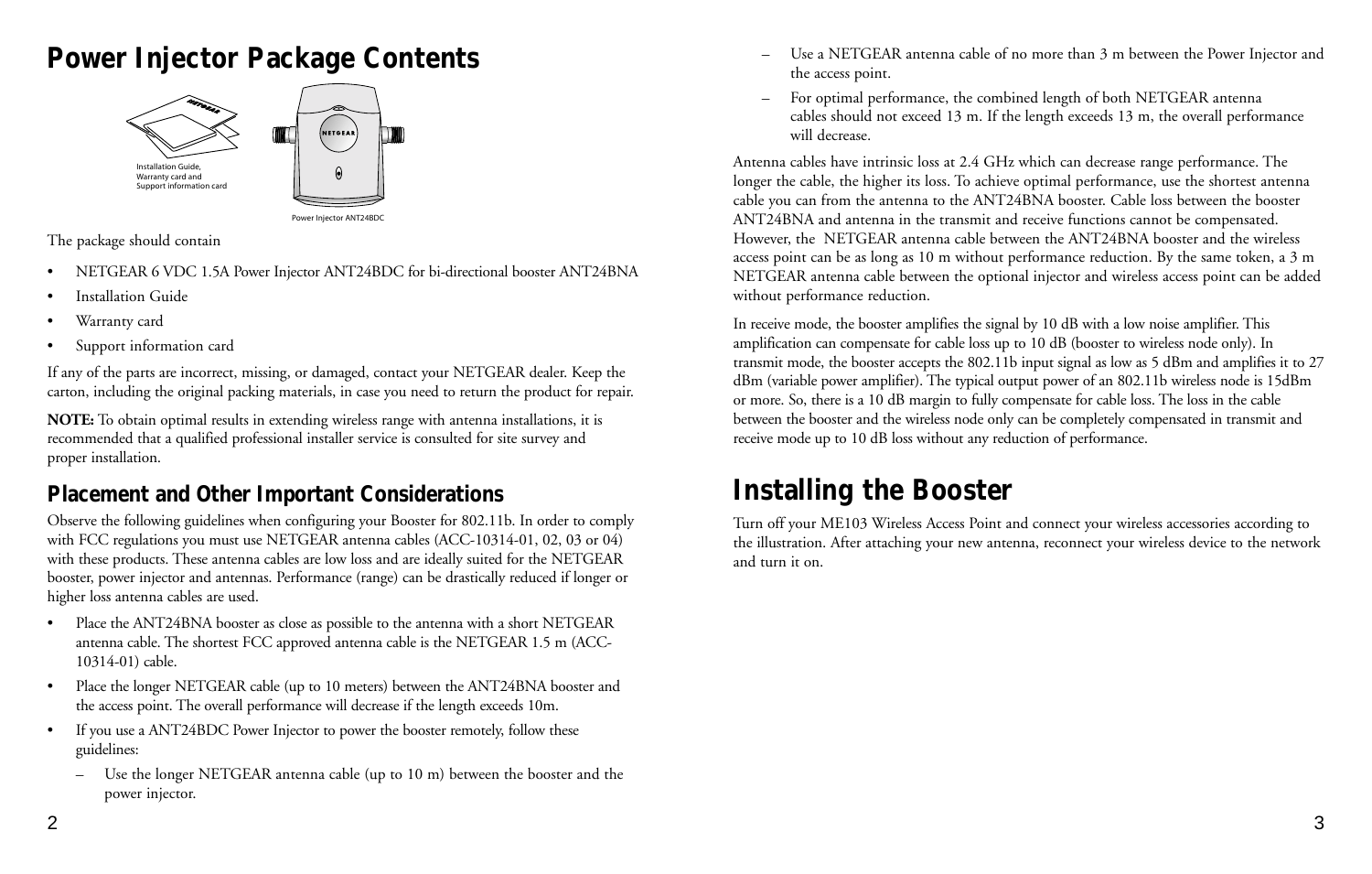

## **Two Antenna Ports, One Booster and Two Antennas**



## **One Antenna Port, One Booster and One Antenna Two Antenna Ports,Two Boosters and Two Antennas**

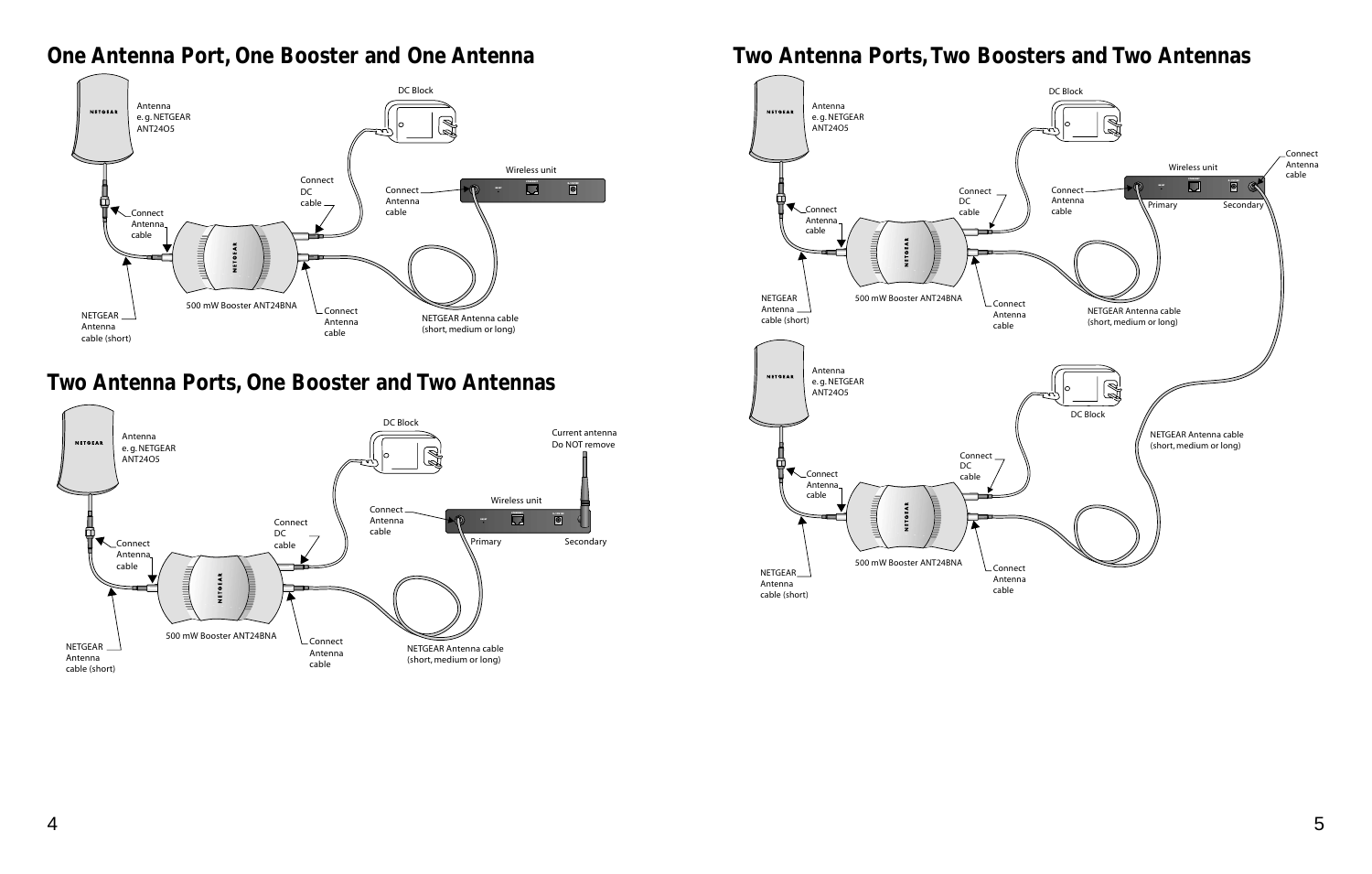# **Installing the Booster with the Specifications Optional Power Injector**

**Note:** As noted in the illustration below, be sure to disconnect the DC power adapter from the ANT24BNA Booster for 802.11b, and connect it to the NETGEAR ANT24BDC Power Injector.



| <b>Description</b>                              | <b>NETGEAR 500mW Bi-directional</b><br>Booster for 802.11b, with Two<br><b>Female Reverse SMA Connectors</b> |
|-------------------------------------------------|--------------------------------------------------------------------------------------------------------------|
| Frequency Range                                 | 2400 to 2500 MHz                                                                                             |
| <b>Operating Mode</b>                           | <b>TDD Burst Mode</b>                                                                                        |
| DC Surge Protection                             | 600 Watts TVS @ 6VDC                                                                                         |
| Current Drain (TDD Mode)                        | 700 mA type. @ 6VDC                                                                                          |
| <b>Transmit Power</b>                           | 26.5 dBm minimum                                                                                             |
| Transmit Input Power                            | + 5 dBm minimum                                                                                              |
| Transmit Ramp Up Time                           | 3 µs maximum                                                                                                 |
| Receiver Gain                                   | 10 dB typical                                                                                                |
| Receiver Frequency Response                     | ±1 dB over operating range                                                                                   |
| Receiver Noise Figure                           | 5 dB maximum                                                                                                 |
| Receiver Ramp Down Time                         | 3 µs maximum                                                                                                 |
| Material                                        | <b>ABS</b>                                                                                                   |
| Color                                           | White                                                                                                        |
| Device Size (l x w x h)                         | 130 x 75 x 37 mm (5.1 x 3.0 x 1.5 in)                                                                        |
| Weight                                          | 5.0 g/1.1 lbs (including DC adapter)                                                                         |
| RF Connector Type                               | SMA female reverse (2x), 1 for connection to antenna,<br>1 for connection to ME103 wireless access point     |
| RF Connector Impedance                          | $50 \pm 5$ Ohms                                                                                              |
| RF Connector Dielectric<br>Withstanding Voltage | 750 VRMS maximum                                                                                             |
| RF Connector Insertion Loss                     | 0.2 dB                                                                                                       |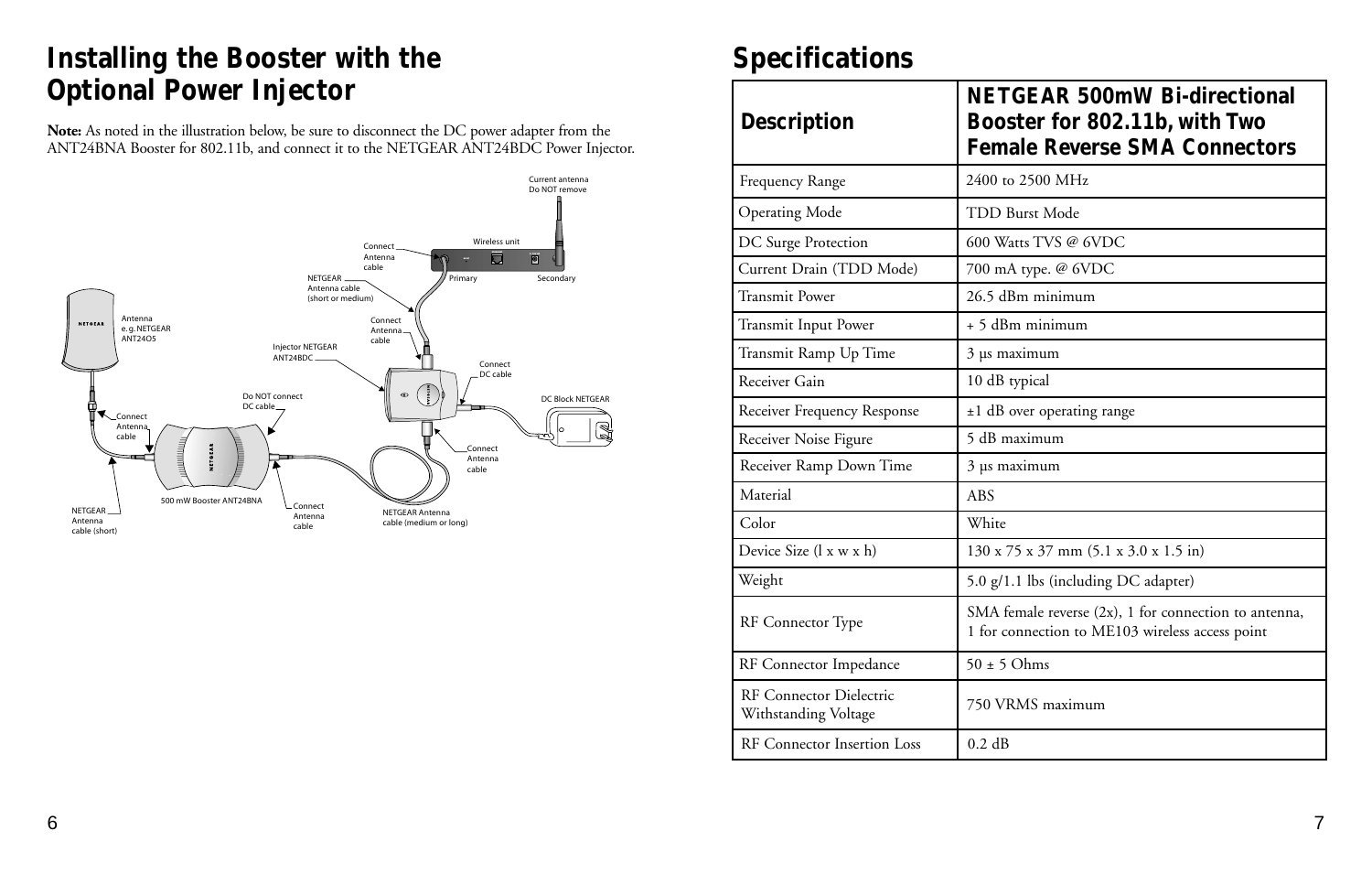| <b>Description</b>                                  | <b>NETGEAR 500mW Bi-directional</b><br>Booster for 802.11b, with Two<br><b>Female Reverse SMA Connectors</b> |
|-----------------------------------------------------|--------------------------------------------------------------------------------------------------------------|
| RF Connector Recommended<br>Coupling Nut Torque     | $0.45$ to 0.99 Nm $(4.0 \text{ to } 8.8 \text{ in.} \text{lb.})$                                             |
| RF Connector Coupling Nut<br><b>Retention Force</b> | 22.7 kg (50 lb) min.                                                                                         |
| <b>RF Connector Contact</b><br>Captivation Axial    | 2.27 kg (5 lb) min.                                                                                          |
| RF Connector Body                                   | Brass per JIS H3250 C3604 BD, Gold Plated per<br>MIL-G-45204                                                 |
| <b>RF Connector Contact</b>                         | Beryllium Copper per QQ-C-530, Gold Plated per<br>MIL-G-45204                                                |
| <b>Operating Temperature</b>                        | 0 to 70° C (32 to 158° F)                                                                                    |
| Storage Temperature                                 | -30 to 80 $^{\circ}$ C (-22 to 176 $^{\circ}$ F)                                                             |
| Humidity                                            | 10% to 90%                                                                                                   |
| Warranty                                            | 1 year                                                                                                       |

| <b>Description</b>           | NETGEAR PWR-10015-01 DC<br><b>Adapter Specifications</b>                       |
|------------------------------|--------------------------------------------------------------------------------|
| AC Input Voltage             | 90 to 264 VAC                                                                  |
| <b>AC</b> Input Frequency    | $50$ to 60 Hz                                                                  |
| <b>AC</b> Input Current      | 0.4 Arms for 115 VAC<br>0.2 Arms for 230 VAC                                   |
| <b>AC</b> Inrush Current     | 30 A-Peak for 115 VAC<br>50 A-Peak for 230 VAC<br>Full Load, 25° C, Cold Start |
| Output Voltage               | $+6V$                                                                          |
| <b>Total Regulation</b>      | $±5\%$                                                                         |
| Min/Max Load Current         | 0 A / 2.5 A                                                                    |
| Ripple And Noise             | $60 \text{ mVPP}$                                                              |
| <b>Total Output Power</b>    | 15 W                                                                           |
| Efficiency                   | 65% minimum @115 VAC, 60 Hz, Full Load                                         |
| Rise Time                    | 100 ms maximum                                                                 |
| Material                     | PVC + STEEL                                                                    |
| <b>Operating Temperature</b> | 0 to 40 $^{\circ}$ C (32 to 104 $^{\circ}$ F)                                  |
| Storage Temperature          | -40 to 70 $^{\circ}$ C (-40 to 158 $^{\circ}$ F)                               |
| Humidity                     | 10% to 90%                                                                     |
| Designed To Meet Standards   | UL, CSA, TUV                                                                   |
| Leakage Current              | 0.25 mA maximum                                                                |
| Over Current Protection      | <b>Short Circuit Protection</b>                                                |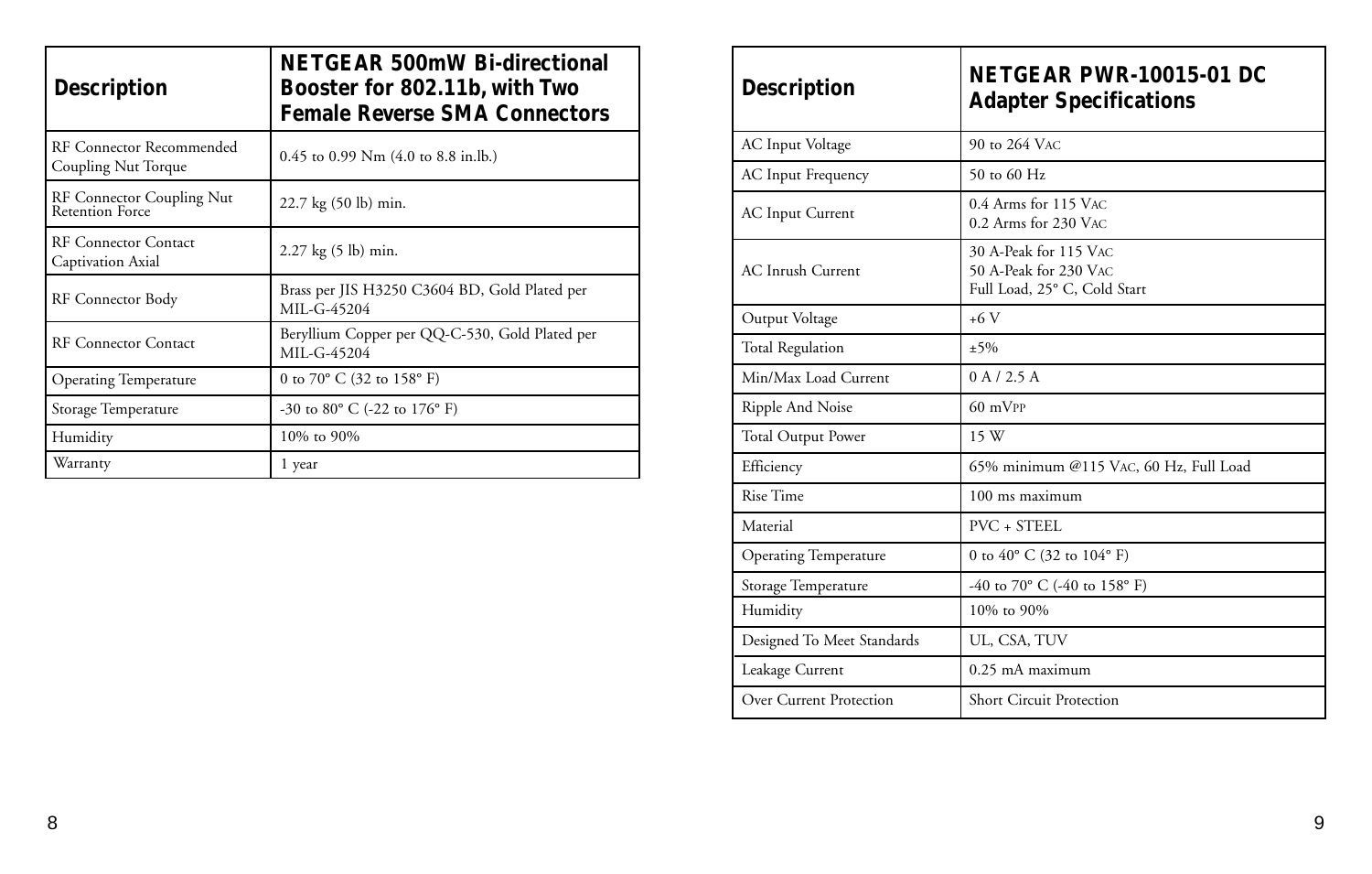# **Specifications**

| <b>Description</b>                                     | <b>ANT24BDC Power Injector for the</b><br><b>ANT24BNA Booster with Two</b><br><b>Female Reverse SMA Connectors</b> |
|--------------------------------------------------------|--------------------------------------------------------------------------------------------------------------------|
| Frequency Range                                        | 2400 to 2500 MHz                                                                                                   |
| PTC Fuse                                               | 2.5 A / 30 V                                                                                                       |
| Insertion Loss                                         | 1.5 dB maximum @ 2.4 to 2.5 GHz                                                                                    |
| <b>Short Circuit Protection</b>                        | PTC Fuse 2.5 A / 30 V                                                                                              |
| DC Supply Voltage                                      | DC, 5 V to 12 V                                                                                                    |
| RF Connector Type                                      | SMA female reverse (2x), 1 for connection to antenna, 1<br>for connection to ME103                                 |
| RF Connector Impedance                                 | $50 \pm 5$ Ohms                                                                                                    |
| <b>RF Connector Dielectric</b><br>Withstanding Voltage | 750 VRMS maximum                                                                                                   |
| RF Connector Insertion Loss                            | 0.2 dB                                                                                                             |
| RF Connector Recommended<br>coupling nut Torque        | .45 to .99 Nm (4.0 to 8.8 in.lb.)                                                                                  |
| RF Connector Coupling nut<br>retention force           | $22.68 \text{ kg}$ (50 lbs.) minimum                                                                               |
| <b>RF Connector Contact</b><br>captivation axial       | $2.27 \text{ kg}$ (5 lbs.) minimum                                                                                 |
| RF Connector Body                                      | Brass per JIS H3250 C3604 BD, Gold Plated<br>per MIL-G-45204                                                       |
| <b>RF Connector Contact</b>                            | Beryllium Copper per QQ-C-530, Gold Plated per<br>MIL-G-45204                                                      |
| Material                                               | Aluminum Alloy                                                                                                     |
| Color                                                  | White                                                                                                              |

| <b>Description</b>           | <b>ANT24BDC Power Injector for the</b><br><b>ANT24BNA Booster with Two</b><br><b>Female Reverse SMA Connectors</b> |
|------------------------------|--------------------------------------------------------------------------------------------------------------------|
| <b>Operation Temperature</b> | 0 to $70^{\circ}$ C (32 to 158 $^{\circ}$ F)                                                                       |
| Storage Temperature          | $-10$ to $80^{\circ}$ C (14 to 176 $^{\circ}$ F)                                                                   |
| Humidity                     | 10\% to 90\%                                                                                                       |
| Device Size (l x w x h)      | 88.2 x 58.9 x 33.4 mm (3.48 x 2.32 x 1.32 in)                                                                      |
| Weight                       | $220 \text{ g} (7.76 \text{ oz})$                                                                                  |
| Warranty                     | 1 year                                                                                                             |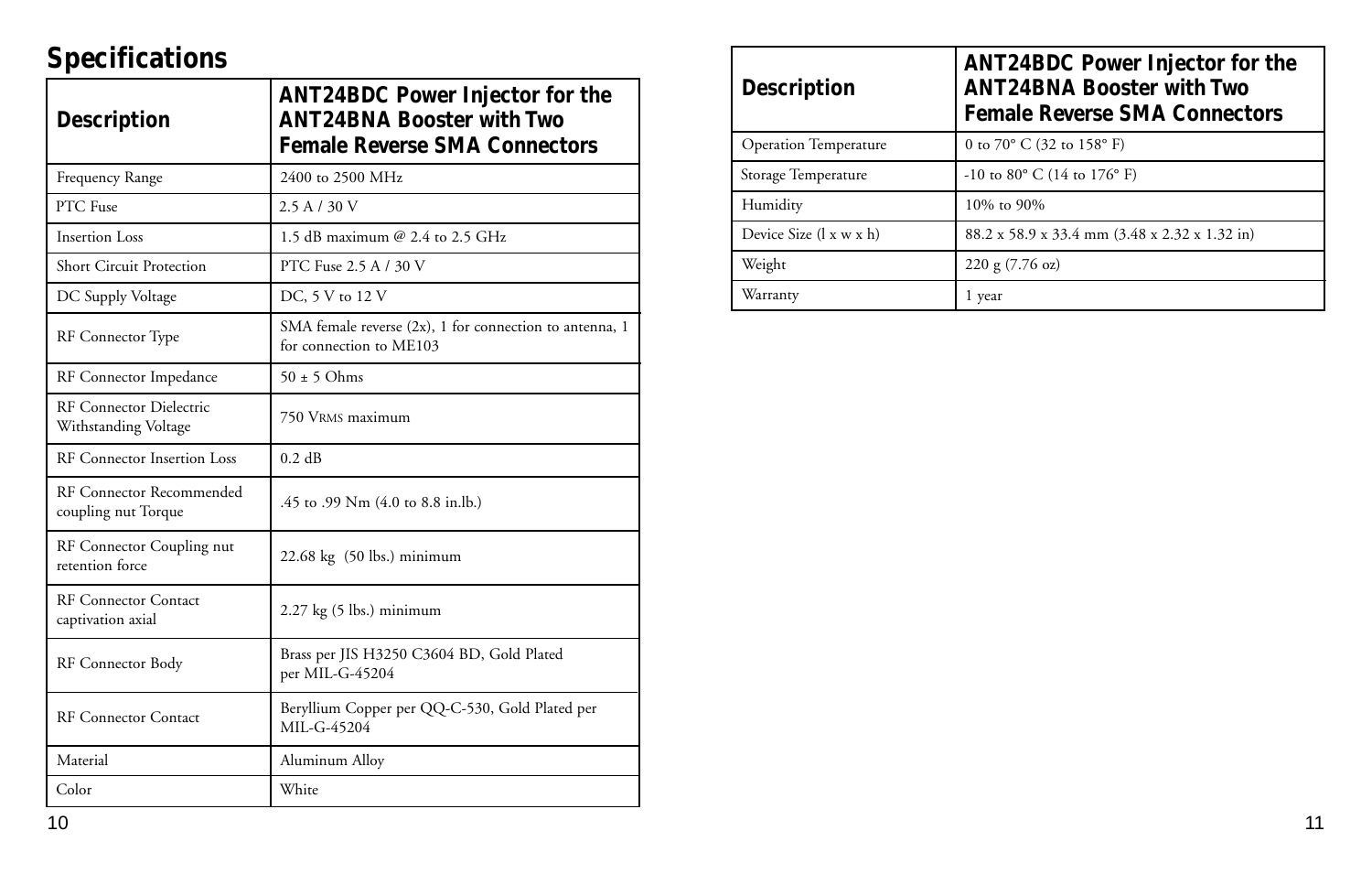#### **Statement of Conditions**

In the internal function, and/or reliability, NETGEAR reserves the right to make changes to the products described in this document without notice. NETGEAR does not assume any liability that may occur due to the use or application of the product(s) or circuit layout(s) described herein.

#### **Federal Communications Commission (FCC) Compliance Notice: Radio Frequency Notice**

This device complies with part 15 of the FCC Rules. Operation is subject to the following two conditions:

1. This device may not cause harmful interference.

2. This device must accept any interference received, including interference that may cause undesired operation.

Note: This equipment has been tested and found to comply with the limits for a Class B digital device, pursuant to part 15 of the FCC Rules. These limits are designed to provide reasonable protection against harmful interference in a residential installation. This equipment generates, uses, and can radiate radio frequency energy and, if not installed and used in accordance with the instructions, may cause harmful interference to radio communications. However, there is no guarantee that interference will not occur in a particular installation. If this equipment does cause harmful interference to radio or television reception, which can be determined by turning the equipment off and on, the user is encouraged to try to correct the interference by one or more of the following measures: (1) Reorient or relocate the receiving antenna, (2) Increase the separation between the equipment and receiver, (3) Connect the equipment into an outlet on a circuit different from that to which the receiver is connected, (4) Consult the dealer or an experienced radio/TV technician for help.

#### **Federal Communications Commission (FCC) Radiation Exposure Statement**

To ensure compliance with the FCC's RF Exposure requirements for saftey, all omni-directional antennas (Netgear ANT24O5) must be installed to provide a separation distance of at least 20 cm from a person.

The panel antennas (Netgear ANT24D18) must be fixed mounted on a permanent structure to ensure a separation distance of at least 50 cm from all people. The panel antennas can only be used for point-to-point applications and may not be used for point-to-multipoint applications.

The antennas shall not be co-located with other transmitting devices.

Note: To meet FCC regulations, the system must be installed as shown in the diagrams. Substitution of cables and access point provided and/or any modification to any of the components of this system will void the user's right to operate it.

Check http://www.NETGEAR.com/go/antennas\_fcc for a list of FCC approved antennas.

Use of this booster with any other devices is strictly prohibited by the FCC.